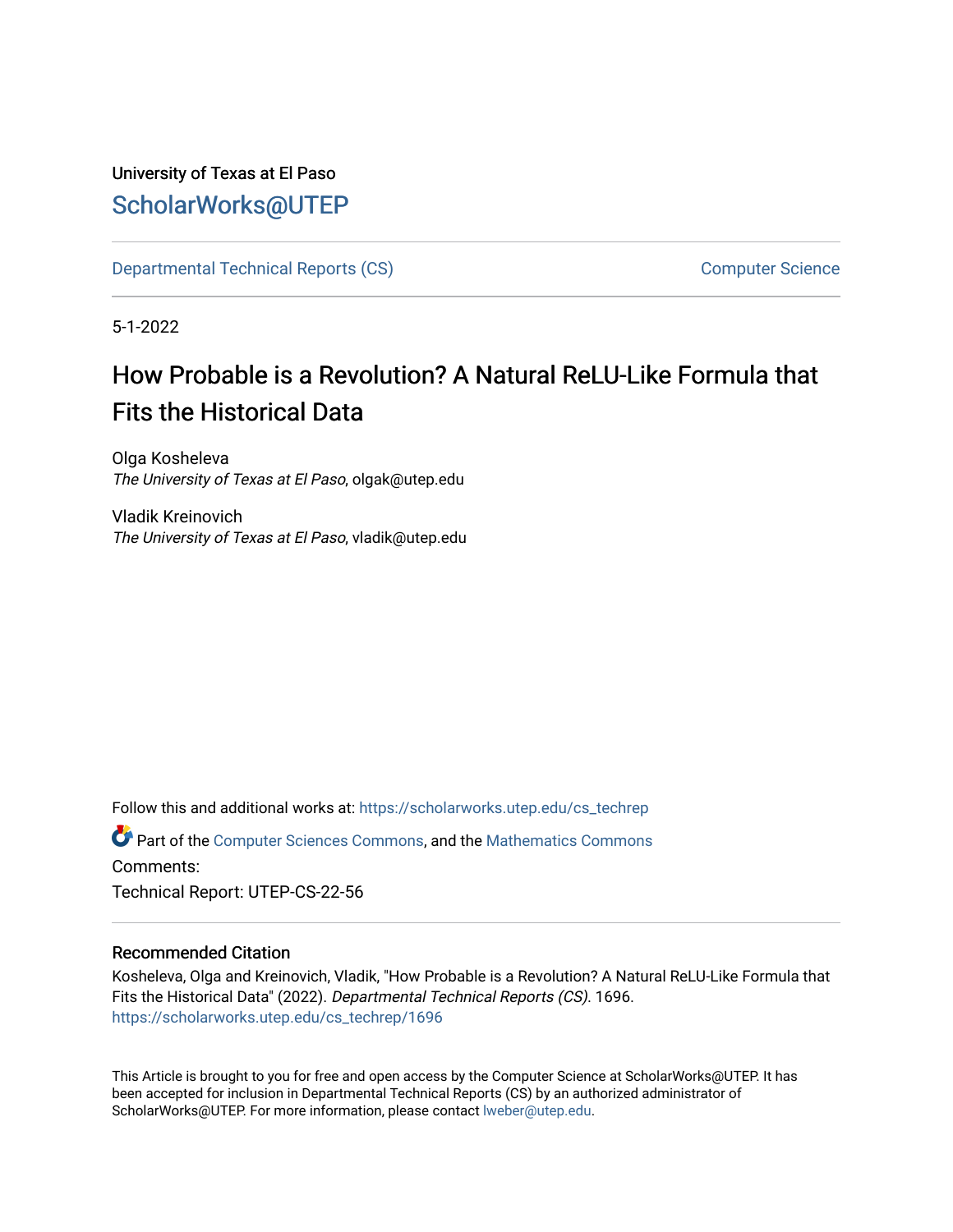## How Probable is a Revolution? A Natural ReLU-Like Formula that Fits the Historical Data

Olga Kosheleva and Vladik Kreinovich

Abstract In his recent book "Principles for Dealing with the Changing World Order", Ray Dalio considered many historical crisis situations, and came up with several data points showing how the probability of a revolution or a civil war depends on the number of economic red flags. In this paper, we provide a simple empirical formula that is consistent with these data points.

### 1 Formulation of the Problem

Economic crises often lead to internal conflicts. On many historical occasions, economic problems such as high inequality, high debt level, high deficit, high inflation, and slow (or absent) growth led to internal conflicts: revolutions and civil wars.

However, the internal conflict is not pre-determined by the state of the economy: sometimes an economic crisis causes a revolution, and sometimes a similar crisis is resolved peacefully.

What we would like to predict. There are many factors besides economy that affect human behavior. So, if we only consider the state of the economy, we cannot exactly predict if this state will cause a revolution or not. At best, we can predict the probability of a revolution.

What information we can use to make this prediction. Clearly, the more severe the economic crisis, the more probable is the revolution. A natural measure of severity is the proportion of economic "red flags"; for example:

• if we only have high inequality, but inflation remains in check and the economy continues growing, then the probability of a revolution is low;

Olga Kosheleva and Vladik Kreinovich

University of Texas at El Paso, 500 W. University, El Paso, Texas 79968, USA, e-mail: olgak@utep.edu, vladik@utep.edu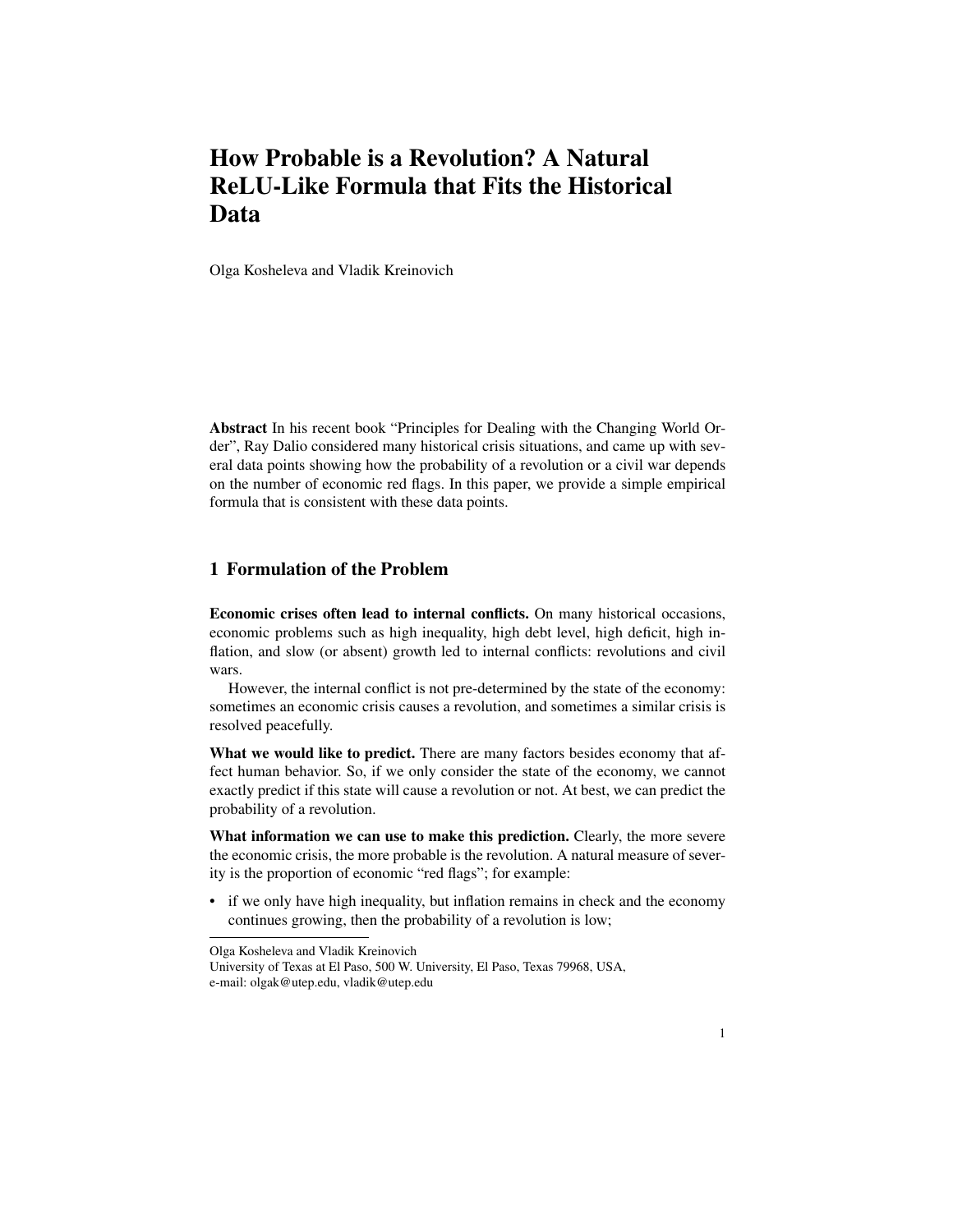• on the other hand, in situations when high inequality is accompanied by high inflation and slow growth, revolutions becomes much more probable.

Empirical data. In Chapter 5 of his book [1], Ray Dalio describes the results of his statistical analysis of the problem. Specifically, he considered all known economic crises:

- he grouped them into groups depending on the proportion of red flags, and
- for each group, he counted the proportion of cases in which the economic crisis caused internal strife.

His results are as follows:

- when the proportion of red flags is smaller than 40%, then the probability of a revolution is 12%;
- when the proportion of red flags is between  $40\%$  and  $60\%$ , the probability of a revolution is 11%;
- when the proportion of red flags is between  $60\%$  and  $80\%$ , the probability of a revolution is 17%; and
- when the proportion of red flags is larger than 80%, the probability of a revolution is 30%.

What we do in this paper. In this paper, we provide a simple natural formula that is consistent with this empirical data.

#### 2 Analysis of the Problem and the Resulting Formula

What happens when there are few red flags. It is natural to start our analysis with the first of the above groups, i.e., with the cases in which the proportion of red flags was reasonably low. In such cases, we observe an interesting phenomenon – that even we increase the proportion of red flags, the probability of a revolution does not increase. Actually, it is looks like the probability even decreases – from 12% to 11% – but this small decrease is not statistically significant and is, thus, probably caused by the fact that the sample size is not large.

It looks like in cases there are very few red flags, the probability of a revolution remains at the same level (small but still the same), all the way from 0% to 60% of red flags. The fact that revolutions happen even in good economic situations, when there are few – or even none – economic red flags, is in good accordance with our above comment that while economy is important, it is not the only factor affecting human behavior.

Natural conclusion: need to analyze the excess probability. Since it looks like there is some probability of a revolution even when economy is in good shape, what we can predict based on the proportion of red flags is the *increase* of this probability, i.e., the difference between: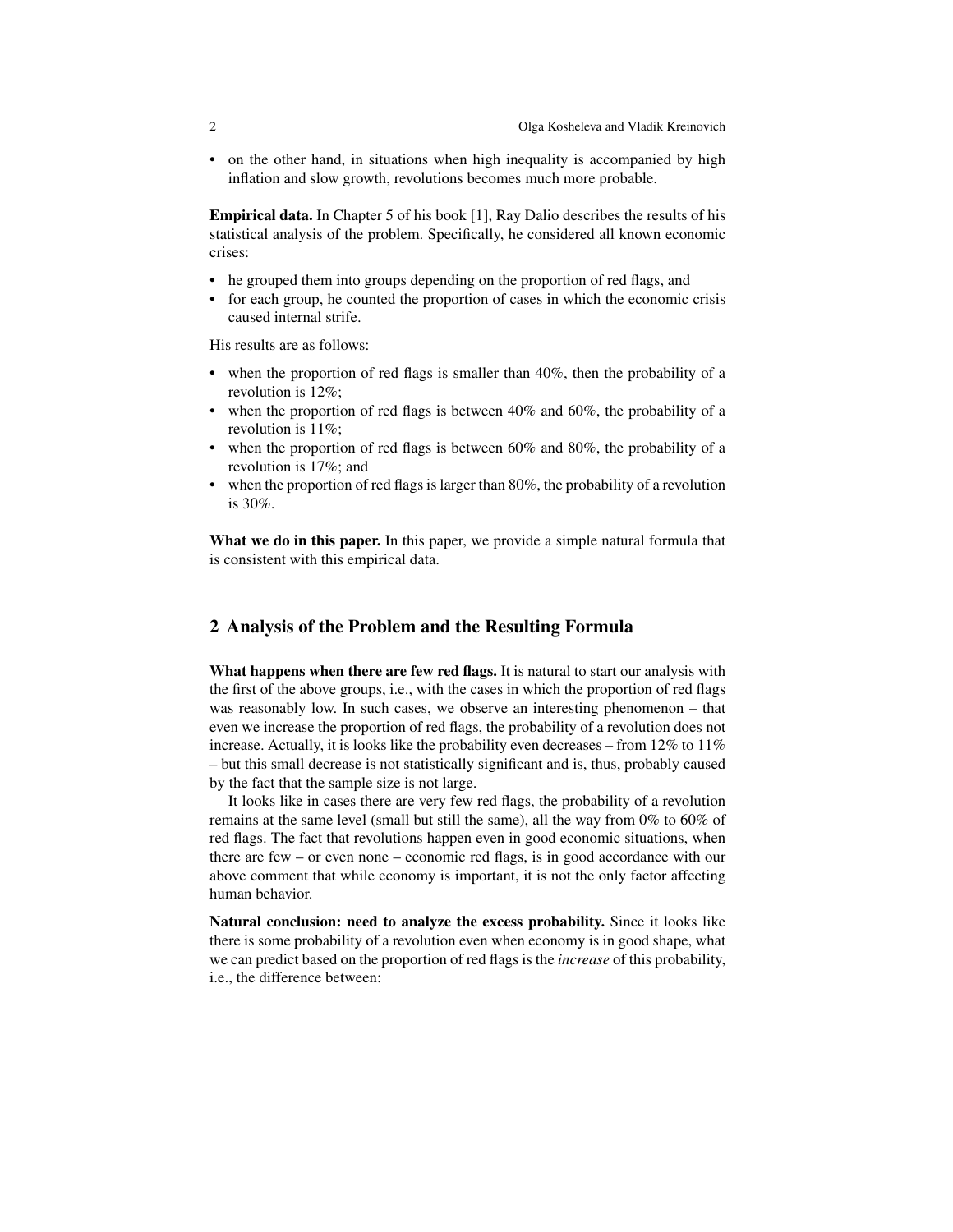How Probable is a Revolution? 3

- the probability corresponding to a given proportion of red flags and
- the economy-independence probability of a revolution.

The largest value of the proportion-of-red-flags at which the probability of a revolution still does not increase is 60%. At this level, the probability of a revolution is 11%. Thus, to study how economy affects the probability of a revolution, we need to compute the excess probability, i.e., to subtract 11% from all the empirical probabilities. As a result, we get the following data:

- when the proportion of red flags is smaller than  $60\%$ , then the excess probability of a revolution is  $11 - 11 = 0\%$ ;
- when the proportion of red flags is between 60% and 80%, the excess probability of a revolution is  $17-11=6\%$ ; and
- when the proportion of red flags is larger than 80%, the excess probability of a revolution is  $30-11=19\%$ .

Preparing for numerical interpolation. We know three values, and we want to extend these values to a formula that would describe the probability of a revolution *y* as a function of proportion of red flags *x*. In mathematics, such an extension is known as *interpolation*.

Usual interpolation formulas for the dependence  $y = f(x)$  assume that we know, in several cases, the value of *x* and the corresponding value of *y*. In our case:

- we know the exact values of *y*,
- however, for *x*, we only know intervals.

So, to apply the usual interpolation techniques, we need to select a single point within each of these intervals.

Which point should we select? In statistical analysis, for each random variable *X*, the natural idea is to select a value *x* for which the mean square difference

$$
E[(X-x)^2]
$$

is the smallest possible. It is known (see, e.g., [5]) that this value is equal to the mean  $x = E[X]$  of the corresponding random variable.

In our case, we only know that the value *x* belongs to some interval  $[x, \overline{x}]$ , we do not know what is the probability od different values from this interval. Since we have no reason to believe that some values *x* from this interval are more probable than others, it makes sense to assume that all these probabilities are equal, i.e., that we have a uniform distribution on this interval. This argument – widely used in statistical analysis – is known as Laplace Indeterminacy Principle; it is an important particular case of the general Maximum Entropy approach; see, e.g., [4].

For the uniform distribution on an interval, its mean value is this interval's midpoint. Thus, for interpolation purposes, we will replace each interval by its midpoint:

• the interval [60,80] will be replaced by its midpoint

$$
\frac{60+80}{2} = 70, \text{ and}
$$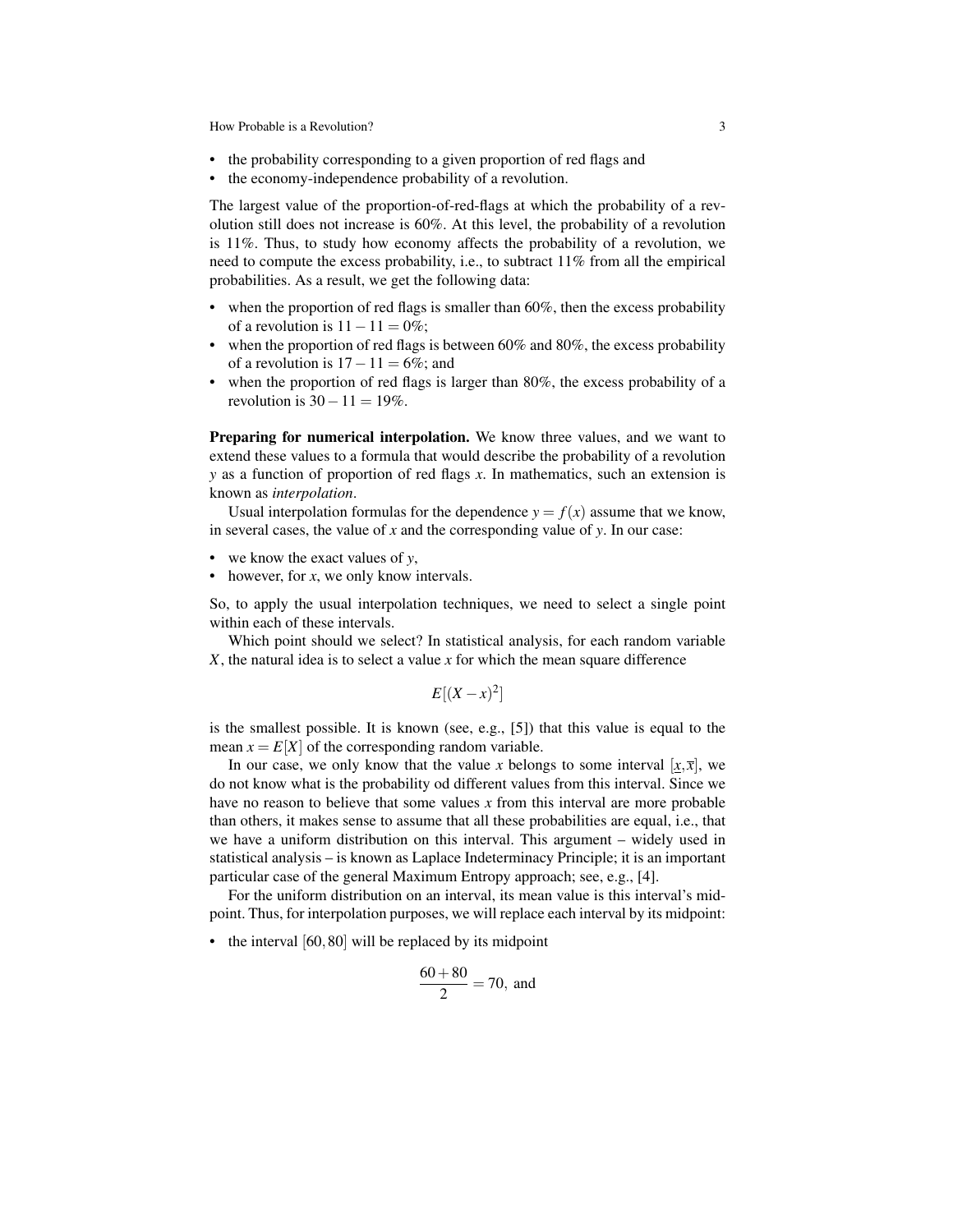• the interval [80, 100] will be replaced by its midpoint

$$
\frac{80+100}{2} = 90.
$$

After this replacement, we get the following conclusion:

- when the proportion of red flags is  $x_1 = 60\%$ , then the excess probability of a revolution is  $y_1 = 0\%$ ;
- when the proportion of red flags is  $x_2 = 70\%$ , the excess probability of a revolution is  $y_2 = 6\%$ ; and
- when the proportion of red flags is  $x_3 = 90\%$ , the excess probability of a revolution is  $y_3 = 19\%$ .

Actual interpolation. Interpolation usually starts with trying the simplest possible dependence – i.e., linear one  $y = a + bx$ , when the difference in *y* is proportion to a difference in *x*:  $y_i - y_j = a \cdot (x_i - x_j)$  for all *i* and *j*, i.e., when the ratio

$$
\frac{y_i - y_j}{x_i - x_j}
$$

is the same for all pairs  $i \neq j$ .

In our case, we have

$$
\frac{y_2 - y_1}{x_2 - x_1} = \frac{6 - 0}{70 - 60} = \frac{6}{10} = 0.6
$$

and

$$
\frac{y_3 - y_1}{x_3 - x_1} = \frac{19 - 0}{90 - 60} = \frac{19}{30} \approx 0.63.
$$

These two ratios are indeed close. If we take into account that, as we have mentioned earlier, a 1% difference between *y*-values is below statistical significance level, and that 19 could as well be 18 – for which

$$
\frac{y_3 - y_1}{x_3 - x_1} = \frac{18 - 0}{90 - 60} = \frac{19}{30} = 0.6,
$$

we get a perfect fit. Thus, we conclude that for  $x > 60\%$ , the dependence of *y* on *x* is linear:  $y = 0.6 \cdot (x - 60)$ . So, we arrive at the following formula.

**Resulting formula.** When we know the proportion  $x$  of red flags, we expect the excess probability *y* of the revolution to be equal to:

- $y = 0$  when  $x \le 60$ , and
- $y = 0.6 \cdot (x 60)$  for  $x \ge 60$ .

These two cases can be describe by a single formula

$$
y = \max(0, 0.6 \cdot (x - 60)).
$$
 (1)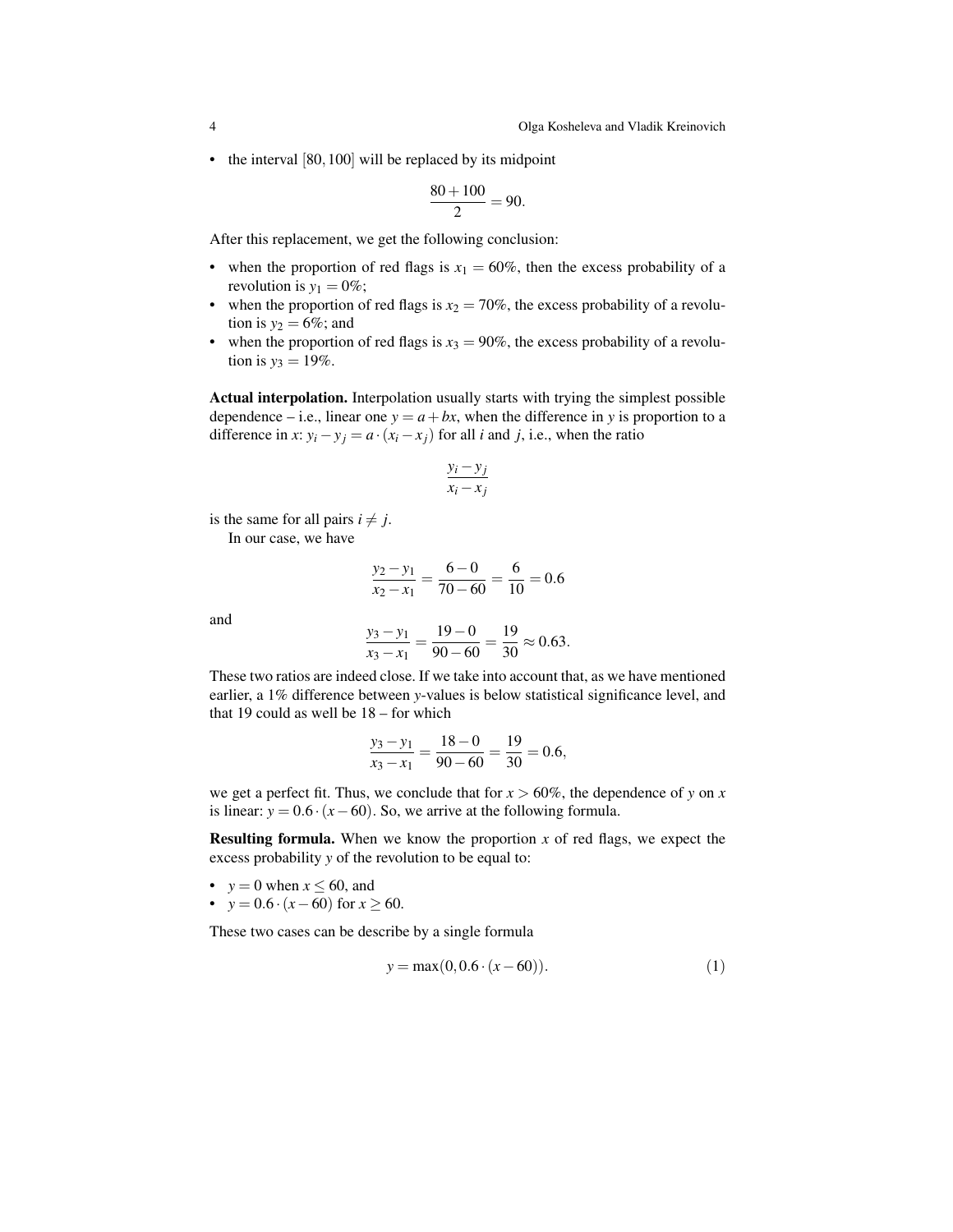How Probable is a Revolution? 5

To get the full probability *p* of the revolution, we need to add the non-economic 11% level to *y*, and get

$$
y = 11 + \max(0, 0.6 \cdot (x - 60)). \tag{2}
$$

Comment. The formula (1) is very similar to the Rectified Linear Unit (ReLU) function – an activation function used in deep learning, which is, at present, the most effective machine learning tool; see, e.g., [3].

Why this formula? So far, we have provided purely mathematical/computational justification for this formula. How can we explain it from the viewpoint of economy and human behavior?

A natural explanation of the first part – when the probability of a resolution does not increase with  $x -$  is that in this situations, just like in physics, there is static friction: systems do not drastically change all the time, one needs to reach a certain threshold level of external forces to make the system drastically change.

Linear dependence after that is also easy to explain: as in physics (see, e.g., [2, 6]), most real-life dependencies are smooth and even analytical, and in the first approximation, any analytical dependence can be described by a linear function.

Caution. Of course, these are preliminary results, we should not trust too much formulas based on a few points.

#### Acknowledgments

This work was supported in part by the National Science Foundation grants 1623190 (A Model of Change for Preparing a New Generation for Professional Practice in Computer Science), and HRD-1834620 and HRD-2034030 (CAHSI Includes), and by the AT&T Fellowship in Information Technology.

It was also supported by the program of the development of the Scientific-Educational Mathematical Center of Volga Federal District No. 075-02-2020-1478, and by a grant from the Hungarian National Research, Development and Innovation Office (NRDI).

The authors are thankful to Omar Badreddin for his valuable advice.

#### References

- 1. R. Dalio, *Principles of Dealing with the Changing World Order: Why Nations Succeed and Fail*, Avid Reader Press, New York, 2021.
- 2. R. Feynman, R. Leighton, and M. Sands, *The Feynman Lectures on Physics*, Addison Wesley, Boston, Massachusetts, 2005.